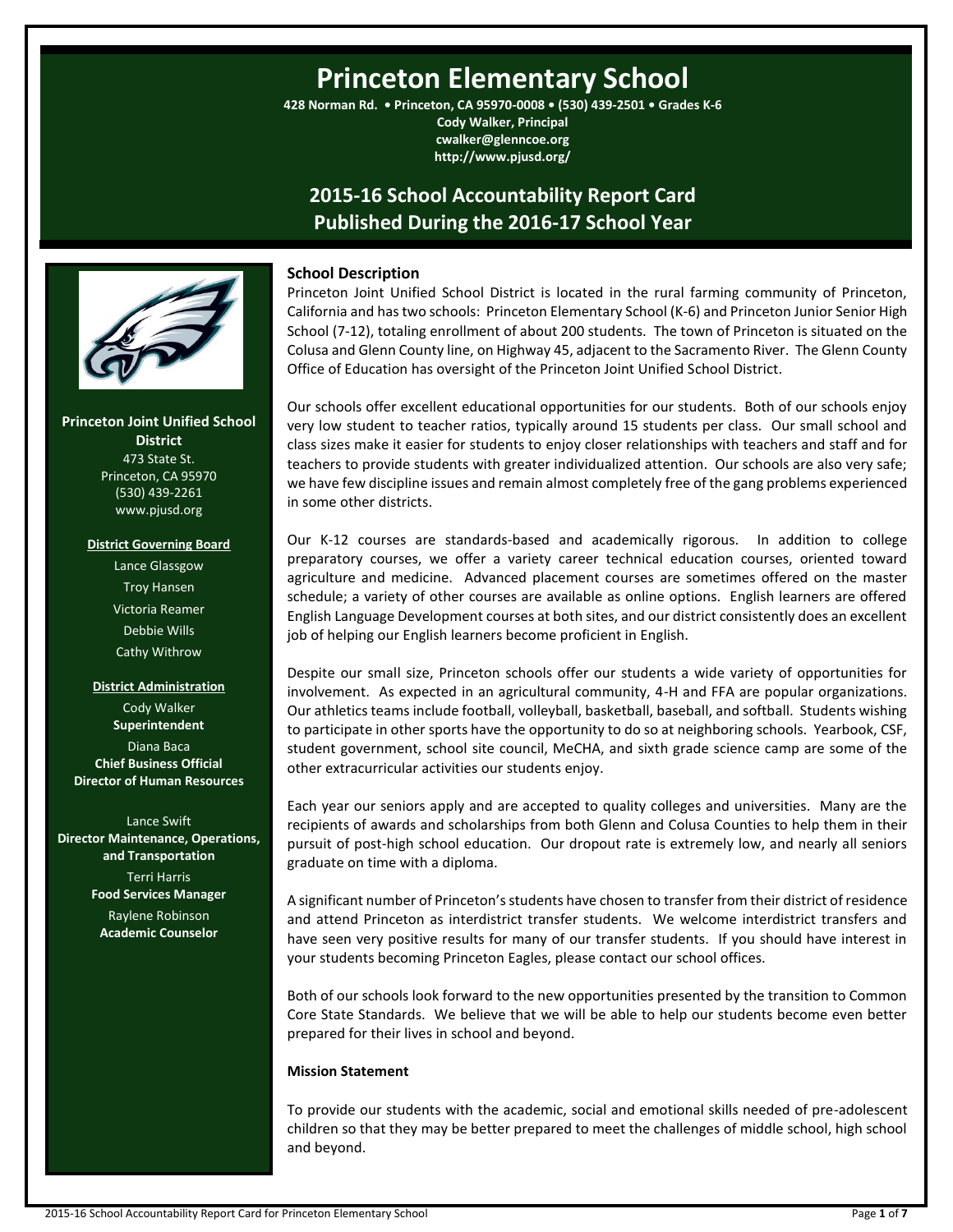# **About the SARC**

By February 1 of each year, every school in California is required by state law to publish a School Accountability Report Card (SARC). The SARC contains information about the condition and performance of each California public school. Under the Local Control Funding Formula (LCFF) all local educational agencies (LEAs) are required to prepare a Local Control and Accountability Plan (LCAP), which describes how they intend to meet annual school-specific goals for all pupils, with specific activities to address state and local priorities. Additionally, data reported in an LCAP is to be consistent with data reported in the SARC.

- For more information about SARC requirements, see the California Department of Education (CDE) SARC Web page at http://www.cde.ca.gov/ta/ac/sa/.
- For more information about the LCFF or LCAP, see the CDE LCFF Web page at http://www.cde.ca.gov/fg/aa/lc/.
- For additional information about the school, parents/guardians and community members should contact the school principal or the district office.

| 2015-16 Student Enrollment by Grade Level |                           |  |  |  |
|-------------------------------------------|---------------------------|--|--|--|
| <b>Grade Level</b>                        | <b>Number of Students</b> |  |  |  |
| Kindergarten                              | 10                        |  |  |  |
| Grade 1                                   | 4                         |  |  |  |
| Grade 2                                   | 12                        |  |  |  |
| Grade 3                                   | 7                         |  |  |  |
| Grade 4                                   | 12                        |  |  |  |
| Grade 5                                   | 13                        |  |  |  |
| Grade 6                                   | 9                         |  |  |  |
| <b>Total Enrollment</b>                   | 67                        |  |  |  |

| 2015-16 Student Enrollment by Group        |                                    |  |  |  |
|--------------------------------------------|------------------------------------|--|--|--|
| Group                                      | <b>Percent of Total Enrollment</b> |  |  |  |
| <b>Black or African American</b>           | O                                  |  |  |  |
| American Indian or Alaska Native           | 1.5                                |  |  |  |
| Asian                                      | Ω                                  |  |  |  |
| <b>Filipino</b>                            | O                                  |  |  |  |
| <b>Hispanic or Latino</b>                  | 61.2                               |  |  |  |
| <b>Native Hawaiian or Pacific Islander</b> | ŋ                                  |  |  |  |
| White                                      | 37.3                               |  |  |  |
| <b>Two or More Races</b>                   | 0                                  |  |  |  |
| Socioeconomically Disadvantaged            | 68.7                               |  |  |  |
| <b>English Learners</b>                    | 26.9                               |  |  |  |
| <b>Students with Disabilities</b>          | 13.4                               |  |  |  |
| <b>Foster Youth</b>                        | ŋ                                  |  |  |  |

# **A. Conditions of Learning**

#### **State Priority: Basic**

The SARC provides the following information relevant to the Basic State Priority (Priority 1):

- Degree to which teachers are appropriately assigned and fully credentialed in the subject area and for the pupils they are teaching;
- Pupils have access to standards-aligned instructional materials; and
- School facilities are maintained in good repair.

| <b>Teacher Credentials</b>                         |           |           |         |  |  |  |  |
|----------------------------------------------------|-----------|-----------|---------|--|--|--|--|
| <b>Princeton Elementary School</b>                 | $14 - 15$ | $15 - 16$ | $16-17$ |  |  |  |  |
| With Full Credential                               | 6         | 5         | 6       |  |  |  |  |
| Without Full Credential                            | 0         | 0         | Ω       |  |  |  |  |
| <b>Teaching Outside Subject Area of Competence</b> | 0         | 0         |         |  |  |  |  |
| <b>Princeton Joint Unified School District</b>     | 14-15     | 15-16     | $16-17$ |  |  |  |  |
| With Full Credential                               |           |           |         |  |  |  |  |
| <b>Without Full Credential</b>                     |           |           |         |  |  |  |  |
| <b>Teaching Outside Subject Area of Competence</b> |           |           |         |  |  |  |  |

| <b>Teacher Misassignments and Vacant Teacher Positions at this School</b> |  |  |  |  |  |  |  |
|---------------------------------------------------------------------------|--|--|--|--|--|--|--|
| <b>Princeton Elementary School</b><br>15-16<br>16-17<br>14-15             |  |  |  |  |  |  |  |
| Teachers of English Learners                                              |  |  |  |  |  |  |  |
| <b>Total Teacher Misassignments</b>                                       |  |  |  |  |  |  |  |
| <b>Vacant Teacher Positions</b>                                           |  |  |  |  |  |  |  |

\* "Misassignments" refers to the number of positions filled by teachers who lack legal authorization to teach that grade level, subject area, student group, etc. Total Teacher Misassignments includes the number of Misassignments of Teachers of English Learners.

#### **Core Academic Classes Taught by Highly Qualified Teachers**

| 2015-16 Percent of Classes In Core Academic Subjects<br><b>Core Academic Classes Taught by Highly Qualified Teachers</b>                       |       |     |  |  |  |  |  |
|------------------------------------------------------------------------------------------------------------------------------------------------|-------|-----|--|--|--|--|--|
| <b>Not Taught by Highly</b><br><b>Taught by Highly</b><br><b>Location of Classes</b><br><b>Qualified Teachers</b><br><b>Qualified Teachers</b> |       |     |  |  |  |  |  |
| <b>This School</b>                                                                                                                             | 100.0 | 0.O |  |  |  |  |  |
| <b>Districtwide</b>                                                                                                                            |       |     |  |  |  |  |  |
| <b>All Schools</b>                                                                                                                             | 100.0 | 0.0 |  |  |  |  |  |
| <b>High-Poverty Schools</b>                                                                                                                    | 100.0 | 0.O |  |  |  |  |  |
| <b>Low-Poverty Schools</b>                                                                                                                     | 0.0   | 0.O |  |  |  |  |  |

High-poverty schools are defined as those schools with student eligibility of approximately 40 percent or more in the free and reduced price meals program. Low-poverty schools are those with student eligibility of approximately 39 percent or less in the free and reduced price meals program.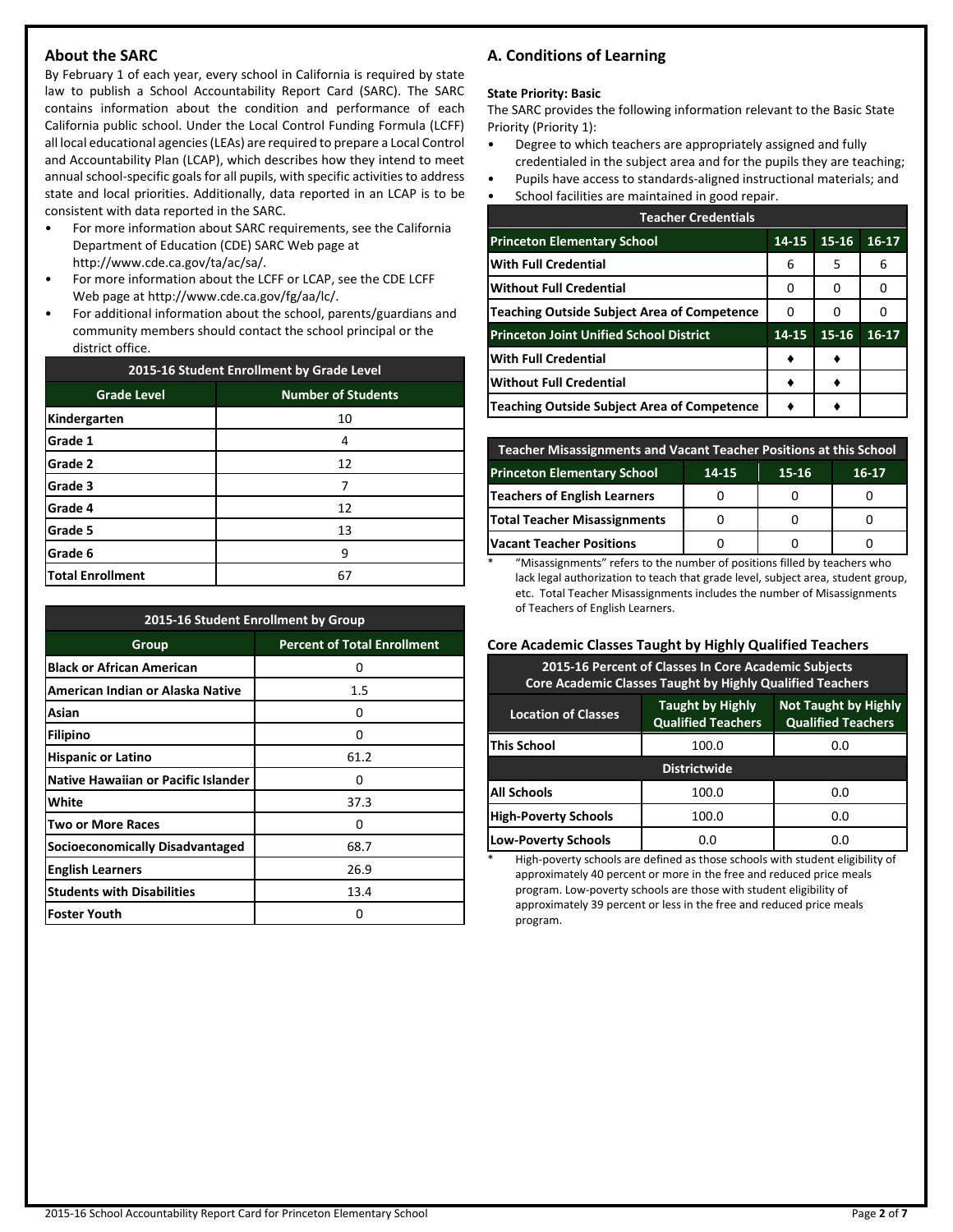| <b>Textbooks and Instructional Materials</b><br>Year and month in which data were collected: July 2016 |                                                                                                                                                          |           |  |  |  |  |  |
|--------------------------------------------------------------------------------------------------------|----------------------------------------------------------------------------------------------------------------------------------------------------------|-----------|--|--|--|--|--|
| <b>Textbooks and Instructional Materials/Year of Adoption</b><br><b>Core Curriculum Area</b>           |                                                                                                                                                          |           |  |  |  |  |  |
| <b>Reading/Language Arts</b>                                                                           | California Treasures K-8<br>The textbooks listed are from most recent adoption:<br>Yes<br>Percent of students lacking their own assigned textbook:<br>0% |           |  |  |  |  |  |
| <b>Mathematics</b>                                                                                     | Harcourt Math K-6<br>Pre-Algebra 6th - 8th                                                                                                               |           |  |  |  |  |  |
|                                                                                                        | The textbooks listed are from most recent adoption:<br>Percent of students lacking their own assigned textbook:                                          | Nο<br>0%  |  |  |  |  |  |
| Science                                                                                                | <b>Holt Science</b><br>The textbooks listed are from most recent adoption:<br>Percent of students lacking their own assigned textbook:                   | No<br>0%  |  |  |  |  |  |
| <b>History-Social Science</b>                                                                          | California Reflections K-6<br>The textbooks listed are from most recent adoption:<br>Percent of students lacking their own assigned textbook:            | No<br>0%  |  |  |  |  |  |
| <b>Health</b>                                                                                          | Wonders<br>The textbooks listed are from most recent adoption:<br>Percent of students lacking their own assigned textbook:                               | No.<br>0% |  |  |  |  |  |

# **School Facility Conditions and Planned Improvements (Most Recent Year)**

The District takes great efforts to ensure that all schools are clean, safe, and functional through proper facilities maintenance and campus supervision. Ongoing maintenance and campus improvements ensure facilities remain up to date and provide adequate space for students and staff. District maintenance and site custodial staff ensures that the repairs necessary to keep the school in good condition are completed in a timely manner. A work order process is used by school and district staff to communicate non-routine maintenance requests. Every morning before school begins the custodian inspects facilities for safety hazards or other conditions that need attention prior to students and staff entering school grounds. One custodian is assigned to Princeton Elementary.

The custodians are responsible for: Groundskeeping Restrooms Cafeteria Cleanup/Setup Office Area Cleaning

Restrooms are checked throughout the day for cleanliness and subsequently cleaned as needed. The Director of Maintenance and Operations communicates daily with the Superintendent and custodial staff concerning maintenance and school safety issues.

The district Director of Maintenance & Operations does an annual inspection of all sites in accordance with Education Code §17592.72(c) (1). The inspection tool is on file and available for review at the district office.

| <b>School Facility Good Repair Status (Most Recent Year)</b><br>Year and month in which data were collected: 12/29/16 |      |                      |      |                                |  |  |
|-----------------------------------------------------------------------------------------------------------------------|------|----------------------|------|--------------------------------|--|--|
|                                                                                                                       |      | <b>Repair Status</b> |      | <b>Repair Needed and</b>       |  |  |
| <b>System Inspected</b>                                                                                               | Good | Fair                 | Poor | <b>Action Taken or Planned</b> |  |  |
| Systems:<br>Gas Leaks, Mechanical/HVAC, Sewer                                                                         | x    |                      |      |                                |  |  |
| linterior:<br><b>Interior Surfaces</b>                                                                                | X    |                      |      |                                |  |  |
| <b>Cleanliness:</b><br>Overall Cleanliness, Pest/Vermin Infestation                                                   |      | х                    |      |                                |  |  |
| Electrical:<br>Electrical                                                                                             | Χ    |                      |      |                                |  |  |
| <b>Restrooms/Fountains:</b><br>Restrooms, Sinks/ Fountains                                                            | x    |                      |      |                                |  |  |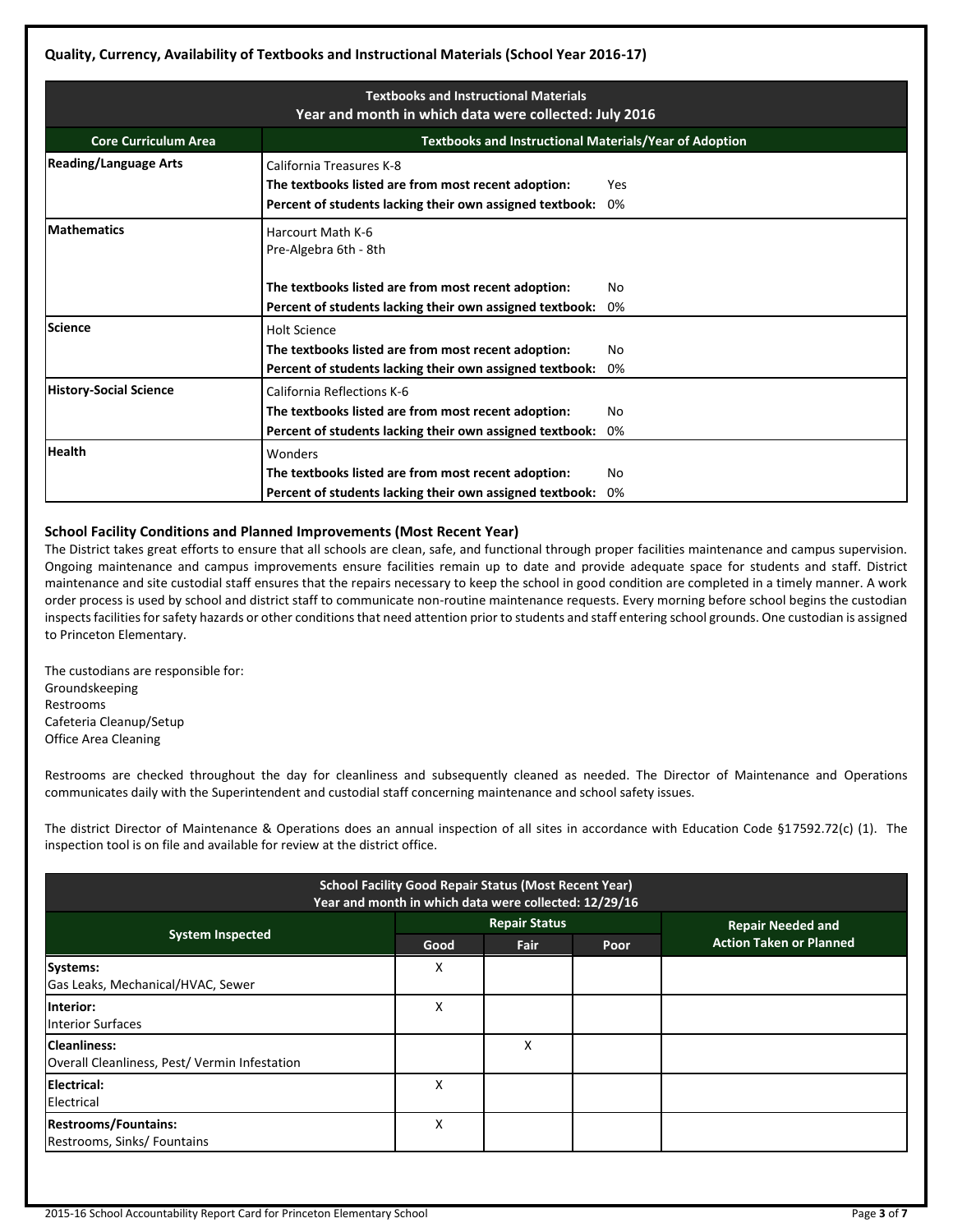| <b>School Facility Good Repair Status (Most Recent Year)</b><br>Year and month in which data were collected: 12/29/16 |                  |           |                      |      |                                |  |  |
|-----------------------------------------------------------------------------------------------------------------------|------------------|-----------|----------------------|------|--------------------------------|--|--|
|                                                                                                                       |                  |           | <b>Repair Status</b> |      | <b>Repair Needed and</b>       |  |  |
| <b>System Inspected</b>                                                                                               | Good             |           | <b>Fair</b>          | Poor | <b>Action Taken or Planned</b> |  |  |
| Safety:<br>Fire Safety, Hazardous Materials                                                                           | х                |           |                      |      |                                |  |  |
| <b>Structural:</b><br>Structural Damage, Roofs                                                                        | X                |           |                      |      |                                |  |  |
| External:<br>Playground/School Grounds, Windows/Doors/Gates/Fences                                                    | x                |           |                      |      |                                |  |  |
| <b>Overall Rating</b>                                                                                                 | <b>Exemplary</b> | Good      | Fair                 | Poor |                                |  |  |
|                                                                                                                       |                  | $\lambda$ |                      |      |                                |  |  |

# **B. Pupil Outcomes**

#### **State Priority: Pupil Achievement**

The SARC provides the following information relevant to the State priority: Pupil Achievement (Priority 4):

- Statewide assessments (i.e., California Assessment of Student Performance and Progress [CAASPP] System, which includes the Smarter Balanced Summative Assessments for students in the general education population and the California Alternate Assessments [CAAs] for English language arts/literacy [ELA] and mathematics given in grades three through eight and grade eleven. The CAAs have replaced the California Alternate Performance Assessment [CAPA] for ELA and mathematics, which were eliminated in 2015. Only eligible students may participate in the administration of the CAAs. CAA items are aligned with alternate achievement standards, which are linked with the Common Core State Standards [CCSS] for students with significant cognitive disabilities); and
- The percentage of students who have successfully completed courses that satisfy the requirements for entrance to the University of California and the California State University, or career technical education sequences or programs of study

| <b>2015-16 CAASPP Results for All Students</b>                                        |       |               |       |                 |       |       |              |  |
|---------------------------------------------------------------------------------------|-------|---------------|-------|-----------------|-------|-------|--------------|--|
| Percent of Students Meeting or Exceeding the State Standards<br>$(grades 3-8 and 11)$ |       |               |       |                 |       |       |              |  |
| <b>Subject</b>                                                                        |       | <b>School</b> |       | <b>District</b> |       |       | <b>State</b> |  |
|                                                                                       | 14-15 | 15-16         | 14-15 | 15-16           | 14-15 | 15-16 |              |  |
| ELA                                                                                   | 38    | 15            | 32    | 30              | 44    | 48    |              |  |
| Math                                                                                  | 50    | 20            | 33    | 26              | 34    | 36    |              |  |

Percentages are not calculated when the number of students tested is ten or less, either because the number of students in this category is too small for statistical accuracy or to protect student privacy.

| <b>CAASPP Results for All Students - Three-Year Comparison</b> |                                                                                                     |                                                  |  |                                                       |  |  |    |    |      |
|----------------------------------------------------------------|-----------------------------------------------------------------------------------------------------|--------------------------------------------------|--|-------------------------------------------------------|--|--|----|----|------|
|                                                                | Percent of Students Scoring at Proficient or Advanced<br>(meeting or exceeding the state standards) |                                                  |  |                                                       |  |  |    |    |      |
| <b>Subject</b>                                                 |                                                                                                     | <b>School</b><br><b>District</b><br><b>State</b> |  |                                                       |  |  |    |    |      |
|                                                                |                                                                                                     |                                                  |  | 13-14 14-15 15-16 13-14 14-15 15-16 13-14 14-15 15-16 |  |  |    |    |      |
| Science --   16   42   55   60   40                            |                                                                                                     |                                                  |  |                                                       |  |  | 60 | 56 | - 54 |

Science test results include California Standards Tests (CSTs), California Modified Assessment (CMA), and California Alternate Performance Assessment (CAPA) in grades five, eight, and ten. Scores are not shown when the number of students tested is ten or less, either because the number of students in this category is too small for statistical accuracy or to protect student privacy.

| Grade | 2015-16 Percent of Students Meeting Fitness Standards |          |        |  |  |  |  |
|-------|-------------------------------------------------------|----------|--------|--|--|--|--|
| Level | 4 of 6                                                | $5$ of 6 | 6 of 6 |  |  |  |  |
|       | 14.3                                                  | 14.3     | 14.3   |  |  |  |  |

Percentages are not calculated when the number of students tested is ten or less, either because the number of students in this category is too small for statistical accuracy or to protect student privacy.

| 2015-16 CAASPP Results by Student Group<br>Science (grades 5, 8, and 10) |                           |                   |                            |                               |  |  |  |
|--------------------------------------------------------------------------|---------------------------|-------------------|----------------------------|-------------------------------|--|--|--|
|                                                                          | <b>Number of Students</b> |                   | <b>Percent of Students</b> |                               |  |  |  |
| Group                                                                    | <b>Enrolled</b>           | with Valid Scores | w/ Valid Scores            | <b>Proficient or Advanced</b> |  |  |  |
| All Students                                                             | 14                        | 12                | 85.7                       | 41.7                          |  |  |  |
| Socioeconomically Disadvantaged                                          | 12                        | 10                | 83.3                       | 30.0                          |  |  |  |

Science test results include CSTs, CMA, and CAPA in grades five, eight, and ten. The "Proficient or Advanced" is calculated by taking the total number of students who scored at Proficient or Advanced on the science assessment divided by the total number of students with valid scores. Scores are not shown when the number of students tested is ten or less, either because the number of students in this category is too small for statistical accuracy or to protect student privacy.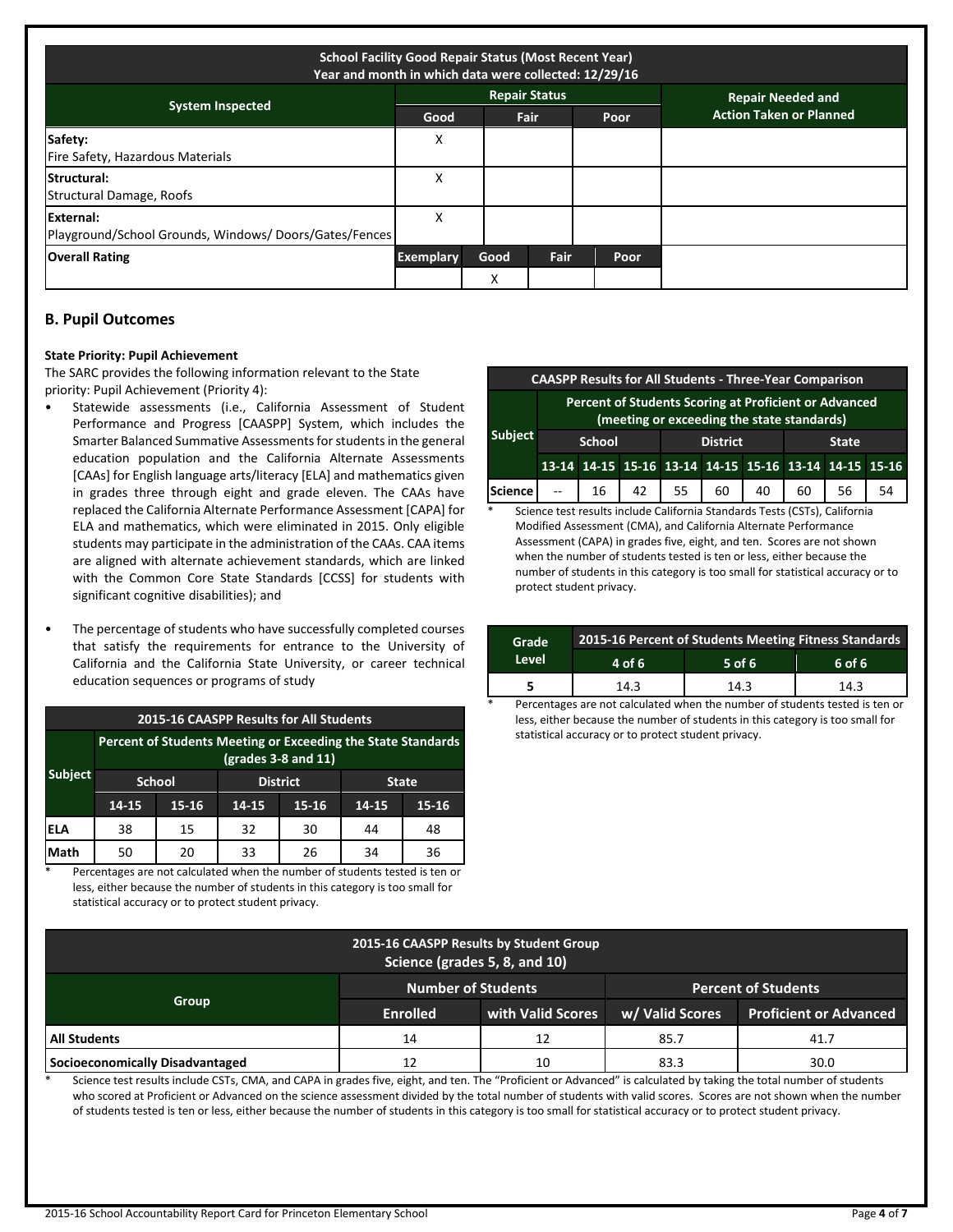| School Year 2015-16 CAASPP Assessment Results - English Language Arts (ELA)<br>Disaggregated by Student Groups, Grades Three through Eight and Eleven |                                                         |                 |        |               |                                           |  |  |  |
|-------------------------------------------------------------------------------------------------------------------------------------------------------|---------------------------------------------------------|-----------------|--------|---------------|-------------------------------------------|--|--|--|
|                                                                                                                                                       | <b>Number of Students</b><br><b>Percent of Students</b> |                 |        |               |                                           |  |  |  |
| <b>Student Group</b>                                                                                                                                  | Grade                                                   | <b>Enrolled</b> | Tested | <b>Tested</b> | <b>Standard Met or</b><br><b>Exceeded</b> |  |  |  |
| <b>All Students</b>                                                                                                                                   | 4                                                       | 14              | 14     | 100.0         |                                           |  |  |  |
|                                                                                                                                                       | 5                                                       | 13              | 13     | 100.0         | 15.4                                      |  |  |  |
|                                                                                                                                                       | ь                                                       | 11              | 11     | 100.0         | 27.3                                      |  |  |  |
| Male                                                                                                                                                  | 4                                                       | 11              | 11     | 100.0         |                                           |  |  |  |
| Socioeconomically Disadvantaged                                                                                                                       | 5                                                       | 11              | 11     | 100.0         | 9.1                                       |  |  |  |

ELA test results include the Smarter Balanced Summative Assessment and the CAA. The "Percent Met or Exceeded" is calculated by taking the total number of students who met or exceeded the standard on the Smarter Balanced Summative Assessment plus the total number of students who met the standard on the CAAs divided by the total number of students who participated in both assessments. Double dashes (--) appear in the table when the number of students is ten or less, either because the number of students in this category is too small for statistical accuracy or to protect student privacy. The number of students tested includes all students who participated in the test whether they received a score or not; however, the number of students tested is not the number that was used to calculate the achievement level percentages. The achievement level percentages are calculated using only students who received scores.

| School Year 2015-16 CAASPP Assessment Results - Mathematics<br>Disaggregated by Student Groups, Grades Three through Eight and Eleven |       |                 |                           |               |                                           |  |  |
|---------------------------------------------------------------------------------------------------------------------------------------|-------|-----------------|---------------------------|---------------|-------------------------------------------|--|--|
|                                                                                                                                       |       |                 | <b>Number of Students</b> |               | <b>Percent of Students</b>                |  |  |
| <b>Student Group</b>                                                                                                                  | Grade | <b>Enrolled</b> | <b>Tested</b>             | <b>Tested</b> | <b>Standard Met or</b><br><b>Exceeded</b> |  |  |
| <b>All Students</b>                                                                                                                   | 4     | 14              | 14                        | 100.0         | 21.4                                      |  |  |
|                                                                                                                                       | 5     | 13              | 13                        | 100.0         | 7.7                                       |  |  |
|                                                                                                                                       | 6     | 11              | 11                        | 100.0         | 27.3                                      |  |  |
| <b>Male</b>                                                                                                                           |       | 11              | 11                        | 100.0         | 27.3                                      |  |  |
| Socioeconomically Disadvantaged                                                                                                       | 5     | 11              | 11                        | 100.0         | 9.1                                       |  |  |

Mathematics test results include the Smarter Balanced Summative Assessment and the CAA. The "Percent Met or Exceeded" is calculated by taking the total number of students who met or exceeded the standard on the Smarter Balanced Summative Assessment plus the total number of students who met the standard on the CAAs divided by the total number of students who participated in both assessments. Double dashes (--) appear in the table when the number of students is ten or less, either because the number of students in this category is too small for statistical accuracy or to protect student privacy. The number of students tested includes all students who participated in the test whether they received a score or not; however, the number of students tested is not the number that was used to calculate the achievement level percentages. The achievement level percentages are calculated using only students who received scores.

# **C. Engagement**

# **State Priority: Parental Involvement**

The SARC provides the following information relevant to the Parental Involvement State Priority (Priority 3):

• Efforts the school district makes to seek parent input in making decisions for the school district and each schoolsite.

#### **Opportunities for Parental Involvement (School Year 2016-17)**

Parents are encouraged to become involved in the school by volunteering in the classroom, participating in a decision-making group, or simply attending school events. Parents can stay informed on upcoming events and school activities through the school web site, the school marquee, and flyers. Contact the school secretaries at (530) 439-2501 for more information on how to become involved in your child's school.

Opportunities to be Involved:

School Site Council Classroom Helper Chaperone Fundraising Committees Focus Groups Winter Program Fall Pumpkin Carnival Migrant Parent Advisory Committee School Activities Back to School Night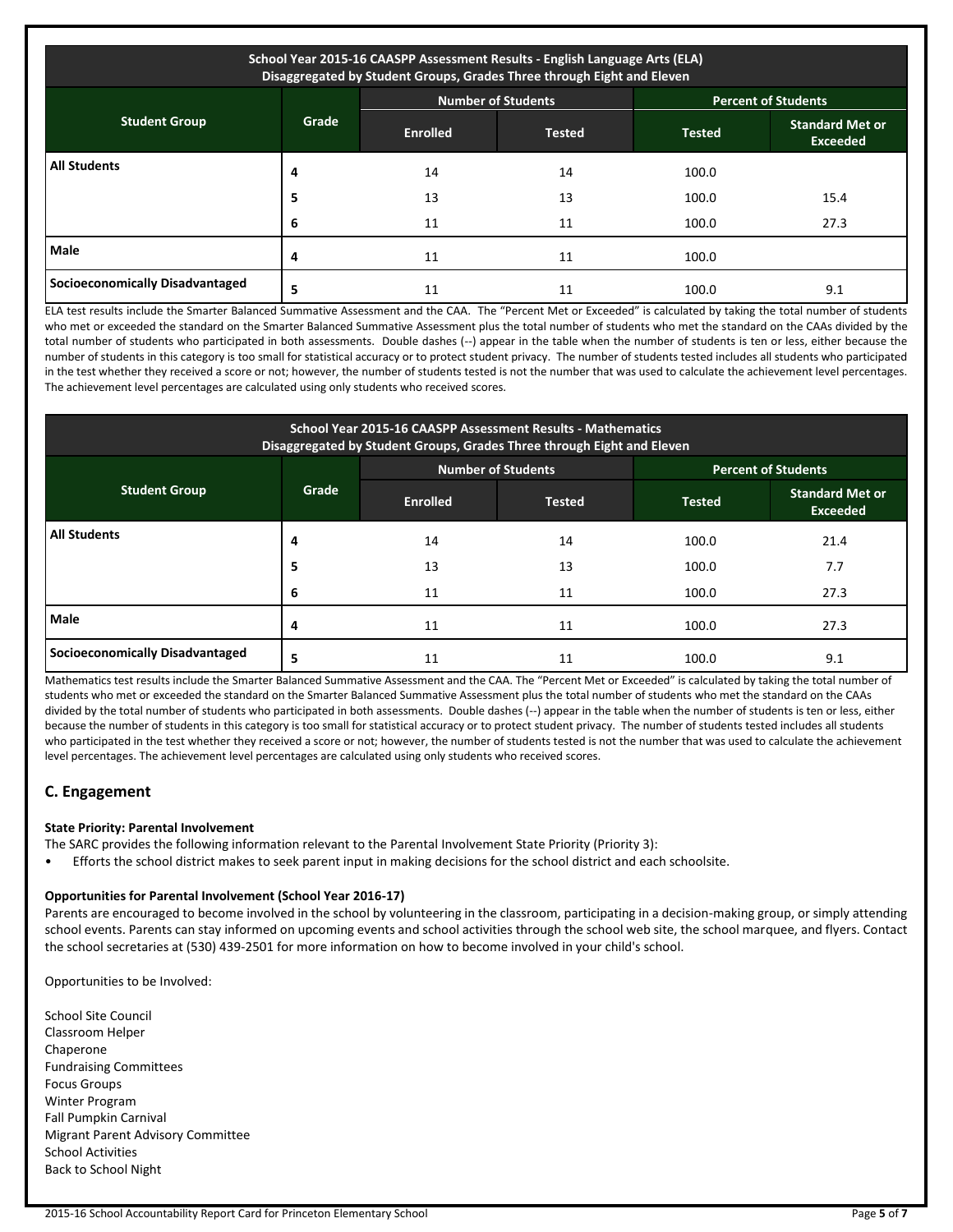Open House Class Community Project Activities Field trips

#### **State Priority: School Climate**

The SARC provides the following information relevant to the School Climate State Priority (Priority 6):

- Pupil suspension rates;
- Pupil expulsion rates; and
- Other local measures on the sense of safety.

#### **School Safety Plan**

The School Safety Plan is reviewed, updated, and discussed with school faculty annually. The plan establishes and defines procedures/guidelines for the safe and orderly response to earthquakes, fires, floods, intruders, and other emergency disasters. It outlines the protocol for teachers and staff, including the use of telephone trees. The Safety Plan also contains the numbers for each agency that should be contacted in the event of an emergency. To prepare our students and staff for potential disasters and in according law, all schools in the Princeton Joint Unified School District routinely participate in simulated emergency preparedness drills. Each year, there are safety checks by the Fire Marshall as well as by our insurance carrier. The District is mandated to correct any safety deficiencies. We do all we can to ensure the safety of our students, staff, and community at large. To ensure safety on campus, teachers and administrators monitor appropriate behavior. To ensure that all people are authorized to be on school property all visitors must sign in when entering the campus. Our student discipline handbook is updated annually and shared with each student at the beginning of each school year. This helps to ensure that all students are aware of behavior expectations and consequences; a copy is mailed home to all parents/guardians. The District offers first aid training each year.

For more information about how parents can receive more information, or to view the School Safety Plan, contact the District Office at 530-439-2261.

| <b>Suspensions and Expulsions</b> |         |         |         |  |  |  |  |
|-----------------------------------|---------|---------|---------|--|--|--|--|
| <b>School</b>                     | 2013-14 | 2014-15 | 2015-16 |  |  |  |  |
| <b>Suspensions Rate</b>           | 1.1     | 0.0     | 0.0     |  |  |  |  |
| <b>Expulsions Rate</b>            | 0.0     | 0.0     | 0.0     |  |  |  |  |
| <b>District</b>                   | 2013-14 | 2014-15 | 2015-16 |  |  |  |  |
| <b>Suspensions Rate</b>           | 3.5     | 1.0     | 0.5     |  |  |  |  |
| <b>Expulsions Rate</b>            | 0.0     | 0.0     | 0.0     |  |  |  |  |
| <b>State</b>                      | 2013-14 | 2014-15 | 2015-16 |  |  |  |  |
| <b>Suspensions Rate</b>           | 4.4     | 3.8     | 3.7     |  |  |  |  |
| <b>Expulsions Rate</b>            | 0.1     | 0.1     | 0.1     |  |  |  |  |

## **D. Other SARC Information**

The information in this section is required to be in the SARC but is not included in the state priorities for LCFF.

| 2016-17 Federal Intervention Program                |                 |           |  |  |
|-----------------------------------------------------|-----------------|-----------|--|--|
| <b>Indicator</b>                                    | <b>District</b> |           |  |  |
| <b>Program Improvement Status</b>                   | Not in PI       | Not In PI |  |  |
| <b>First Year of Program Improvement</b>            |                 |           |  |  |
| Year in Program Improvement                         |                 |           |  |  |
| Number of Schools Currently in Program Improvement  |                 |           |  |  |
| Percent of Schools Currently in Program Improvement |                 |           |  |  |

| <b>Academic Counselors and Other Support Staff at this School</b>              |     |  |  |  |  |
|--------------------------------------------------------------------------------|-----|--|--|--|--|
| <b>Number of Full-Time Equivalent (FTE)</b>                                    |     |  |  |  |  |
| <b>Academic Counselor</b>                                                      | .25 |  |  |  |  |
| <b>Counselor (Social/Behavioral or Career Development)</b>                     |     |  |  |  |  |
| Library Media Teacher (Librarian)                                              |     |  |  |  |  |
| Library Media Services Staff (Paraprofessional)<br>.5                          |     |  |  |  |  |
| Psychologist                                                                   |     |  |  |  |  |
| <b>Social Worker</b>                                                           |     |  |  |  |  |
| <b>Nurse</b>                                                                   |     |  |  |  |  |
| Speech/Language/Hearing Specialist                                             |     |  |  |  |  |
| <b>Resource Specialist</b>                                                     |     |  |  |  |  |
| Other                                                                          |     |  |  |  |  |
| <b>Average Number of Students per Staff Member</b>                             |     |  |  |  |  |
| <b>Academic Counselor</b><br>280                                               |     |  |  |  |  |
| *<br>One Full Time Equivalent (FTE) equals one staff member working full time: |     |  |  |  |  |

\* One Full Time Equivalent (FTE) equals one staff member working full time; one FTE could also represent two staff members who each work 50 percent of full time.